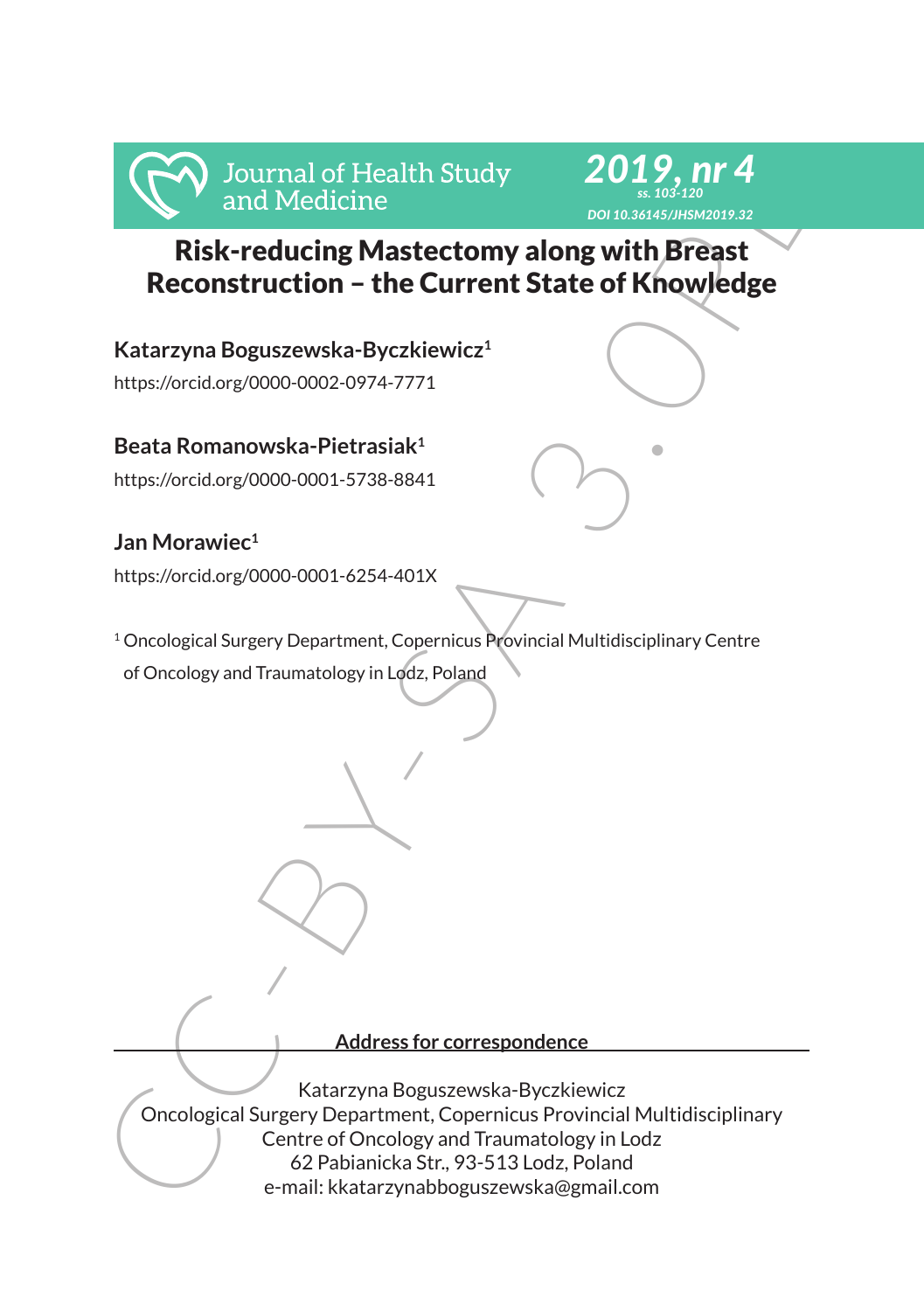### **Abstract**

First-reducting master. This wind the meast reconstruction is performed in<br>
Nisk-reducing master. The bight is and highest risk of breast cancer incidency. The objective<br>
of this work is to discuss current recommendations *Risk-reducing mastectomy (RRM) with breast reconstruction is performed in women at high risk and highest risk of breast cancer incidence. The objective of this work is to discuss current recommendations with regard to performance of such a type of surgeries based on recommendations accepted both in Western Europe, as well as in the United States and recently, also in Poland. The work presents principles of qualification for RRM, the types of performed surgeries of breast removal and reconstruction as well as complications related to them. Risk-reducing mastectomy consists in bilateral breast removal in women at high and highest risk of the disease and is a form of primary prevention. After RRM performance there is a possibility of surgical restorative treatment - breast reconstruction.*

*Reconstruction may be carried out using implants, tissues of a patient (most often musculocutaneus flap) or a combination of these methods, either in a in deferred mode or immediately after breast amputation. An informed decision is taken by a patient after a very detailed and in-depth analysis of pros and risks related to the surgery presented to her by a team consisting of: an oncologist surgeon, a medical geneticist, a psychologist and a rehabilitator. The scope of psychological and rehabilitation care of women after the RRM has not been clearly defined yet. Discussion with regard to other methods of primary prevention of breast cancer goes beyond the scope of this work.*

*Key words: risk-reducing mastectomy, breast reconstruction, breast cancer*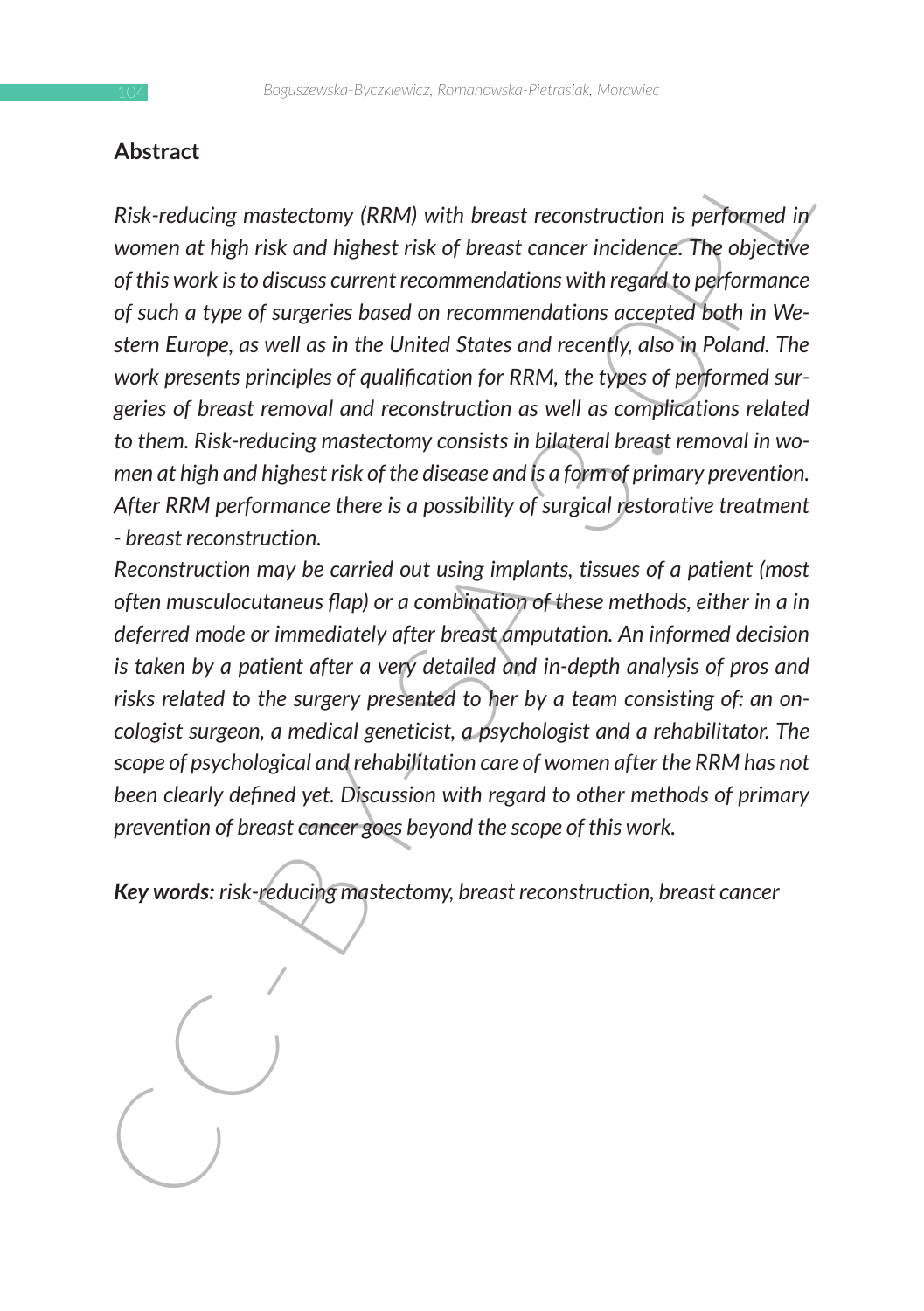## **Introduction**

Introduction<br>
Women in the case of who the lifetime risk of breast cancer indidence is<br>
extimated at the level of >20% according to the National Comprehensive<br>
Cancer Network or >30% according to the National Institute for Women in the case of who the lifetime risk of breast cancer incidence is estimated at the level of >20% according to the National Comprehensive Cancer Network or >30% according to the National Institute for Health and Care Excellence, should be informed about a procedure that reduces the risk of breast cancer incidence, such as: removal of ovaries and fallopian tubes, taking hormonal drugs (e.g. tamoxifen, exemestan) or bilateral breast amputation (RRM) with the possibility of a surgical restorative treatment (breast reconstruction).

Surgeries reducing the risk of breast cancer incidence may be carried out only in women older than 18 years of age, who are at high or very high lifetime risk of this cancer incidence and their life expectancy is ≥10 years. A decision to choose this method of conduct should always be conscious [1,2,3,4,5].

# **Determination of the groups of a high and very high risc of breast cancer incidence**

Selecting women with risk factors for breast and/or ovarian cancer incidence from the general population requires performance of genetic analyses. Women from families with a history of breast and/or ovarian cancer (including male breast cancer) and other malignancies, especially those diagnosed when <50 years of age, are eligible for the examinations.

Carriers of pathogenic gene mutations should have preventive examinations aimed at early detection of breast and/or ovarian cancer or other malignant neoplasms performed more frequently and they should be informed about surgical and conservative procedures reducing the risk of developing these neoplasms.

Based on statistical methods and the theory of probability, a division into three groups of a risk of breast cancer incidence was developed and it is presented in Tables 1 and 2.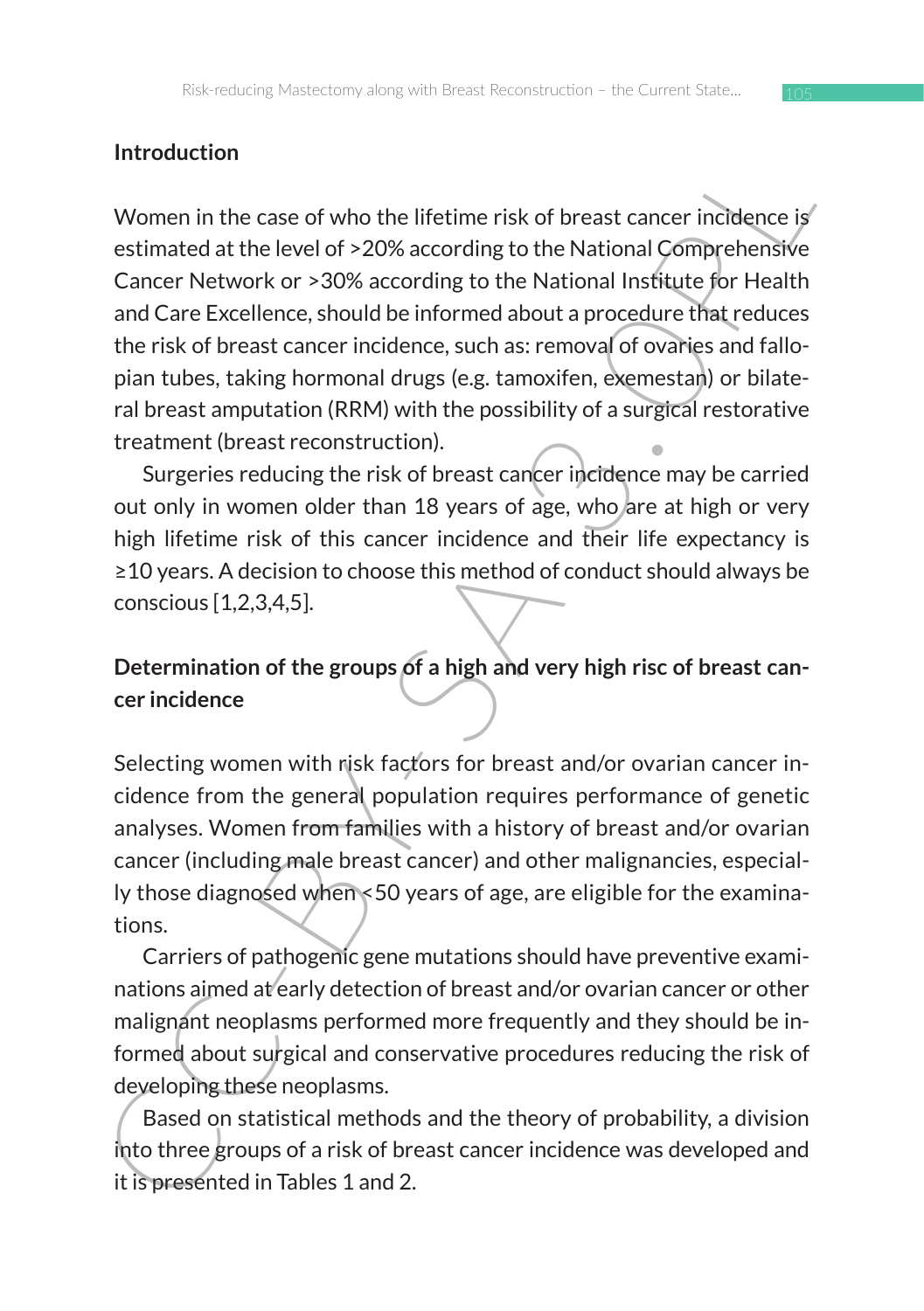The lifetime and accumulated risk (within the age range from 0-79 years) of breast cancer incidence in Poland, in 2010, amounted to 6,3% [6]. Women from the groups of a very high and high risk of breast cancer incidence are qualified for RRM. The analysis of genetic and family predispositions is presented in Tables 3 and 4 [7,8,9,10,11,12].

| 0-79 years) of breast cancer incidence in Poland, in 2010, amounted to<br>6,3% [6]. Women from the groups of a very high and high risk of breast<br>cancer incidence are qualified for RRM. The analysis of genetic and fami-<br>ly predispositions is presented in Tables 3 and 4 [7,8,9,10,11,12]. |  |                                                                |                         | The illetime and accumulated risk (within the age range from |  |
|------------------------------------------------------------------------------------------------------------------------------------------------------------------------------------------------------------------------------------------------------------------------------------------------------|--|----------------------------------------------------------------|-------------------------|--------------------------------------------------------------|--|
| Table 1. A moderate, high and very high risk of breast cancer incidence expressed as<br>a chance of the disease occurrence (%) (National Institute for Health and Care Excellen-<br>ce, 2013, updated 2017) [13,14]                                                                                  |  |                                                                |                         |                                                              |  |
| A woman's age                                                                                                                                                                                                                                                                                        |  | A moderate risk<br>(indirect)                                  | A high risk             | A very high risk<br>(the highest<br>risk)                    |  |
| Accumulated risk of incidence<br>40-50 years of age                                                                                                                                                                                                                                                  |  | 3%-8%                                                          | >8%                     | 8%-30%                                                       |  |
| Lifetime risk of incidence*                                                                                                                                                                                                                                                                          |  | 17-30%                                                         | >30%                    | ≥50%                                                         |  |
| *The lifetime risk of breast cancer incidence, assuming the age of 20 as the lower limit,                                                                                                                                                                                                            |  |                                                                |                         |                                                              |  |
| and the upper limit for the age close to the average life expectancy of women in the Po-                                                                                                                                                                                                             |  |                                                                |                         |                                                              |  |
| lish population (mainly includes women who are at risk of developing cancer being a new                                                                                                                                                                                                              |  |                                                                |                         |                                                              |  |
| case in the population).                                                                                                                                                                                                                                                                             |  |                                                                |                         |                                                              |  |
| Table 2. A moderate, high and very high risk of breast cancer incidence expressed as                                                                                                                                                                                                                 |  |                                                                |                         |                                                              |  |
| a number (a relative risk) defining the risk of the disease development in the group of                                                                                                                                                                                                              |  |                                                                |                         |                                                              |  |
| women exposed to a potentially pathogenic agent compared to the group of women who                                                                                                                                                                                                                   |  |                                                                |                         |                                                              |  |
|                                                                                                                                                                                                                                                                                                      |  | are not exposed (understood as the general population) [13,14] |                         |                                                              |  |
| A woman's age                                                                                                                                                                                                                                                                                        |  | A moderate relative risk**<br>(indirect)                       | A high<br>relative risk | A very high<br>relative risk<br>(the highest risk)           |  |
| 0-79 years                                                                                                                                                                                                                                                                                           |  | 2-3                                                            | $\sim\!5$               | $\geq 10$                                                    |  |
| ** The risk of breast cancer incidence in the group of women exposed to a potentially                                                                                                                                                                                                                |  |                                                                |                         |                                                              |  |
| pathogenic agent in comparison with the non-exposed group (understood as the general                                                                                                                                                                                                                 |  |                                                                |                         |                                                              |  |
|                                                                                                                                                                                                                                                                                                      |  | population).                                                   |                         |                                                              |  |
|                                                                                                                                                                                                                                                                                                      |  |                                                                |                         |                                                              |  |

| A woman's age | A moderate relative risk**<br>(indirect) | A high<br>relative risk | A very high<br>relative risk<br>(the highest risk) |
|---------------|------------------------------------------|-------------------------|----------------------------------------------------|
| 0-79 years    | $2 - 3$                                  | ~1~                     | $\geq 10$                                          |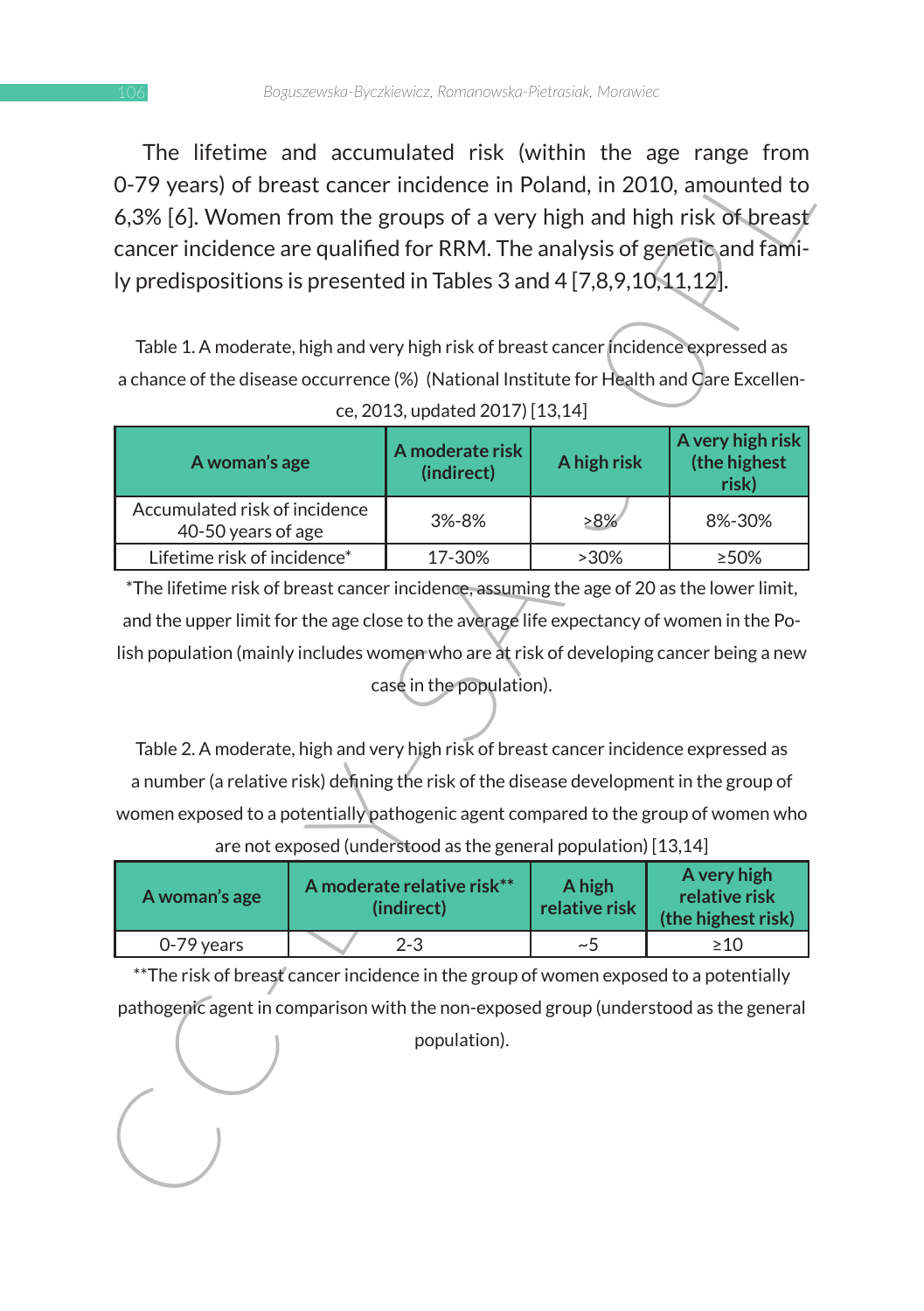| The group of the highest risk of breast cancer incidence includes individuals with a<br>defined: |                                                                                                                                                                         |  |  |  |
|--------------------------------------------------------------------------------------------------|-------------------------------------------------------------------------------------------------------------------------------------------------------------------------|--|--|--|
| Genetic factor and/or                                                                            | A pathogenic mutation of the BRCA1 or BRCA2 or TP53 or<br>PTEN*** gene confirmed in a molecular study                                                                   |  |  |  |
| Family factor and/or                                                                             | ≥3 breast cancer cases in the 1st or 2nd degree relatives<br>(including a female probant) in one family line regardless of the<br>age at which the disease occurred     |  |  |  |
|                                                                                                  | Female probants whose first degree relatives had breast and<br>ovarian cancer (synchronous or metachronic disease)                                                      |  |  |  |
|                                                                                                  | Female probants whose first-degree relatives had a few $(22)$<br>primary cancer of the pancreas, prostate, endometrium, thyro-<br>id, leukemia or malignant brain tumor |  |  |  |
| Other                                                                                            | Chest radiation below 30 years of age (relative risk: 7.0-17.0)                                                                                                         |  |  |  |

Table 3. The group of a very high lifetime risk of breast cancer incidence (≥50%) [13,14]

|                       |                                                                                                                    | The group of the highest risk of breast cancer incidence includes individuals with a                   |  |
|-----------------------|--------------------------------------------------------------------------------------------------------------------|--------------------------------------------------------------------------------------------------------|--|
|                       |                                                                                                                    | defined:                                                                                               |  |
| Genetic factor and/or | A pathogenic mutation of the BRCA1 or BRCA2 or TP53 or<br>PTEN*** gene confirmed in a molecular study              |                                                                                                        |  |
| Family factor and/or  | ≥3 breast cancer cases in the 1st or 2nd degree relatives                                                          |                                                                                                        |  |
|                       | (including a female probant) in one family line regardless of the                                                  |                                                                                                        |  |
|                       | age at which the disease occurred                                                                                  |                                                                                                        |  |
|                       | Female probants whose first degree relatives had breast and<br>ovarian cancer (synchronous or metachronic disease) |                                                                                                        |  |
|                       | Female probants whose first-degree relatives had a few (≥2)                                                        |                                                                                                        |  |
|                       |                                                                                                                    | primary cancer of the pancreas, prostate, endometrium, thyro-<br>id, leukemia or malignant brain tumor |  |
| Other                 |                                                                                                                    | Chest radiation below 30 years of age (relative risk: 7.0-17.0)                                        |  |
|                       |                                                                                                                    |                                                                                                        |  |
|                       |                                                                                                                    | *** A lifetime risk of breast cancer incidence among carriers of PTEN gene mutation                    |  |
|                       |                                                                                                                    | amounts to 25%-85% and depends on the kind of mutation and the frequency of breast                     |  |
|                       |                                                                                                                    | cancer incidence among relatives of the mutation carrier.                                              |  |
|                       |                                                                                                                    |                                                                                                        |  |
|                       |                                                                                                                    | Table 4. The group of a high lifetime risk of breast cancer incidence (>30%) [15,16]                   |  |
|                       |                                                                                                                    | The group of a high risk of breast cancer incidence includes individuals with a defined:               |  |
| Genetic factor and/or |                                                                                                                    | Pathogenic mutation of the CDH1 or STK11 gene                                                          |  |
|                       |                                                                                                                    | confirmed in molecular studies (the risk is also re-                                                   |  |
|                       |                                                                                                                    | ferred to as elevated or equivocal) or PALB2 or NF1                                                    |  |
| Family factor and/or  |                                                                                                                    | Female probants who had two breast cancer cases<br>among the first or second degree relatives in the   |  |
|                       |                                                                                                                    | same family line (i.e. on the paternal or maternal side),                                              |  |
|                       |                                                                                                                    | with at least one incidence <50 years old                                                              |  |
|                       |                                                                                                                    | Female probants whose first and/or second degree                                                       |  |
|                       |                                                                                                                    | relatives suffered from bilateral breast cancer                                                        |  |
|                       |                                                                                                                    | Probants whose mothers or sisters had breast cancer                                                    |  |
|                       |                                                                                                                    | before the age of 40                                                                                   |  |
| Other                 |                                                                                                                    | A history of atypical ductal hyperplasia or lobular, or                                                |  |
|                       |                                                                                                                    |                                                                                                        |  |
|                       |                                                                                                                    | lobular carcinoma (LCIS) in situ (relative risk: 4.0-5.0)                                              |  |
|                       |                                                                                                                    |                                                                                                        |  |
|                       |                                                                                                                    |                                                                                                        |  |
|                       |                                                                                                                    |                                                                                                        |  |
|                       |                                                                                                                    |                                                                                                        |  |
|                       |                                                                                                                    | Rules for quantifying woman for genetic testing                                                        |  |
|                       |                                                                                                                    |                                                                                                        |  |
|                       |                                                                                                                    | Before qualification for genetic testing it is recommended to assess an                                |  |
|                       |                                                                                                                    | individual risk of carrying pathogenic mutations of specific genes in a gi-                            |  |

# **Rules for quantifying woman for genetic testing**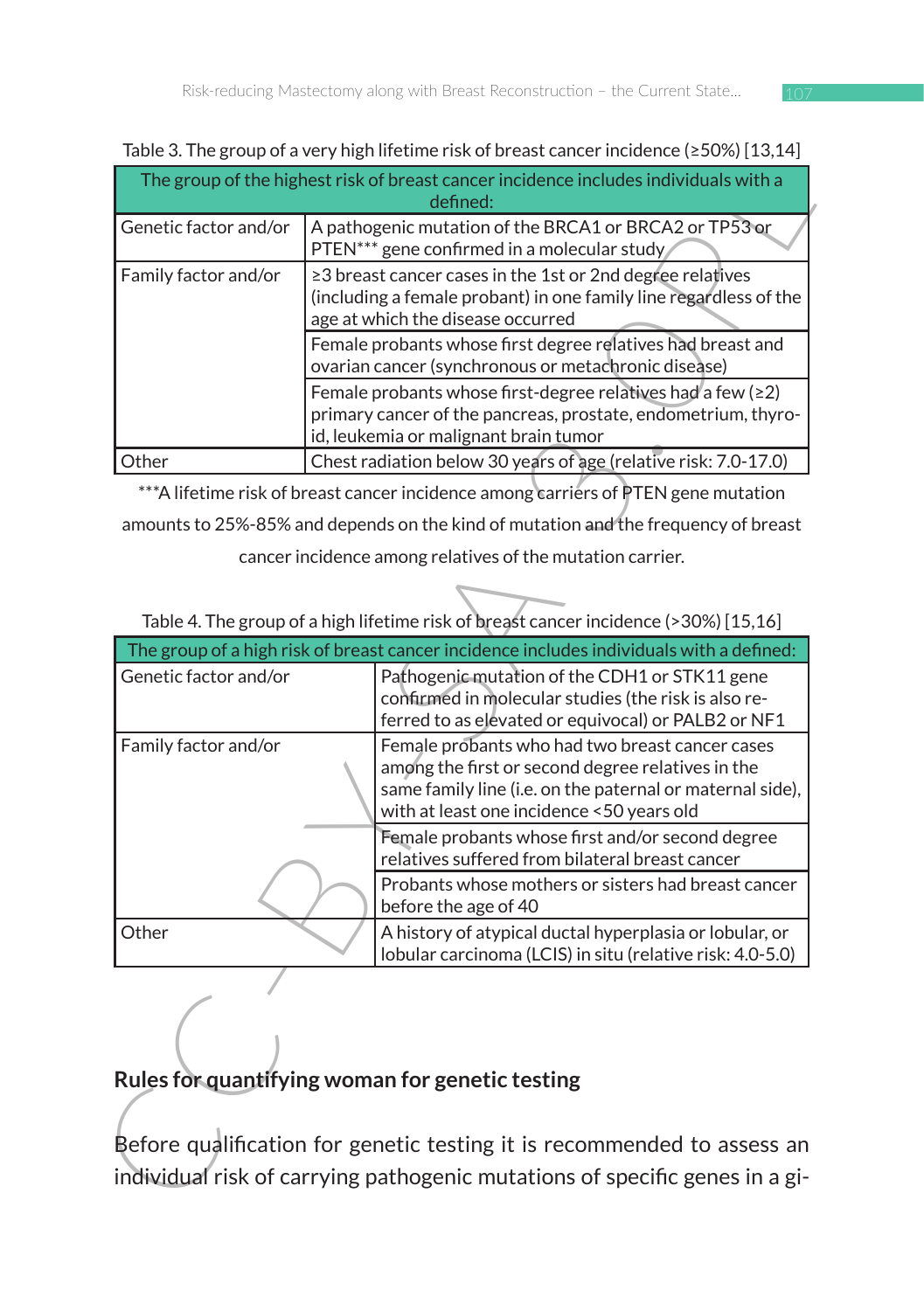very powart. The minimum probability of detecting regularities of generation and product in the medical considered to be equal to or above 10%. Determination of the probady bility of detecting a pathogenic mutation is bas ven probant. The minimum probability of detecting irregularities of genetic material, authorizing the person to have genetic tests performed, is considered to be equal to or above 10%. Determination of the probability of detecting a pathogenic mutation is based on the pedigree analysis and clinical-pathomorphological data if a probant suffers from breast cancer. Risk assessment programmes the sensitivity of which amounts to 80%-90% may also be used. They are a kind of mathematical models in which selected individual-clinical-pathomorphological parameters are assigned a specific score. The simplest and clinically useful programmes for predicting detection of BRCA1/2 gene mutation are the Manchester Scoring system and Referral Screening Tool allowing for determination of the likelihood of detecting BRCA1/2 gene mutation both in breast and/ or ovarian cancer patients and healthy women with aggravating family factor. One of the most important parameters for qualification for genetic testing is the age of the onset of a malignant neoplasm (the age of the probant and/or her relatives) – the younger the age, the higher the risk of carrying a mutation. Correct estimation of the risk of carrying BRCA1/2 genes in a patient with breast and/or ovarian cancer should also include at least one parameter of pathomorphological assessment. A person with a high probability of carrying BRCA1/2 gene mutation (> 25%) is a woman/man with primary invasive breast cancer without a special type (NOS), neither expressing estrogen and progesterone (ER-/PgR-) steroid receptors nor overexpression receptor for human epidermal growth factor type 2 (HER-2), with a high degree of histological malignancy (grade 3 or 2), diagnosed before the age of 40 in the case of women or – regardless of age – in the case of men. Positive results of molecular tests constitute the final confirmation of carrying BRCA1/2 genes mutation (http://annals.org/on07/29/2018). Therefore, they should be performed in women who have been diagnosed with metachronic or synchronous breast and ovarian cancer or breast and endometrial (or cervical or pancreatic cancer or melanoma), in those whose first-degree relatives had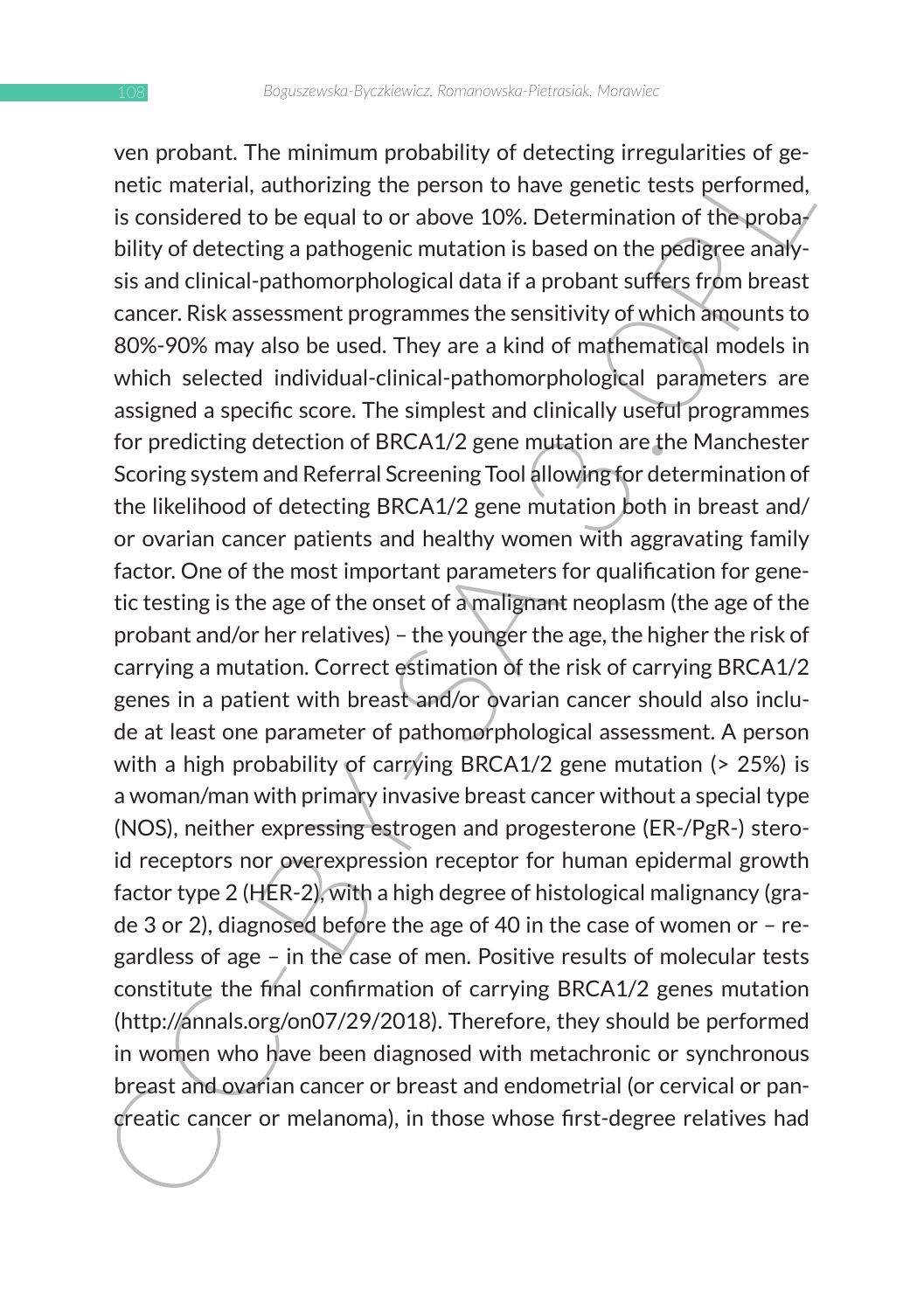breast and ovarian cancer, women with primary ovarian cancer, men with primary breast cancer as well as in people at highest and high risk of breast and/or ovarian cancer incidence based on the pedigree analysis, supported by appropriate medical documentation [17,18,19,20,21].

### **Bilateral risk-reducing mastectomy – BRRM**

Bilateral risk-reducing mastectomy lowering the risk of breast cancer in healthy women with a high and highest risk of its occurrence should be considered for all carriers of the pathogenic mutation of BRCA1 and/or BRCA2 gene.

besta and owarial culter, women with primary beast and event with primary breast cancer as well as in people at highest and high risk of breast and/or ovarian cancer incidence based on the pedigree analysis, supported by a It is also recommended for all young women below 30 years of age who have received therapeutic chest irradiation and have an expected life expectancy of >10 years. Scientific reports describe breast cancer cases in patients with Hodkin's lymphoma, who were radically irradiated in the mediastinal area and the area of axillary pits. This risk increases especially when a high dose is used – above 40Gy, showing a linear relationship between the dose and the tumor development [22,23]. Modern irradiation techniques as well as multi-drug chemotherapy have improved the prognosis of patients with Hodkin's lymphoma significantly, extended the survival time at the same time increasing the risk of secondary cancers, including breast cancer by about 10% [24].

Bilateral breast amputation in a healthy woman is not only a mutilating procedure, but it also involves a risk of complications, which is why the decision to perform it should be carefully considered, with taking into account primarily a patient's well-being. In each case it is necessary to weigh the benefits against the risks, taking into account, among others a patient's age and individual risk factors for a malignant neoplasm. Every woman before being subjected to BRRM should undergo a genetic and psychological consultation.

Before taking the final decision, a patient must be informed about the possibility of breast reconstruction and about the methods (e.g. implant, musculocutaneusy flap) and the time of its performance (immediate, de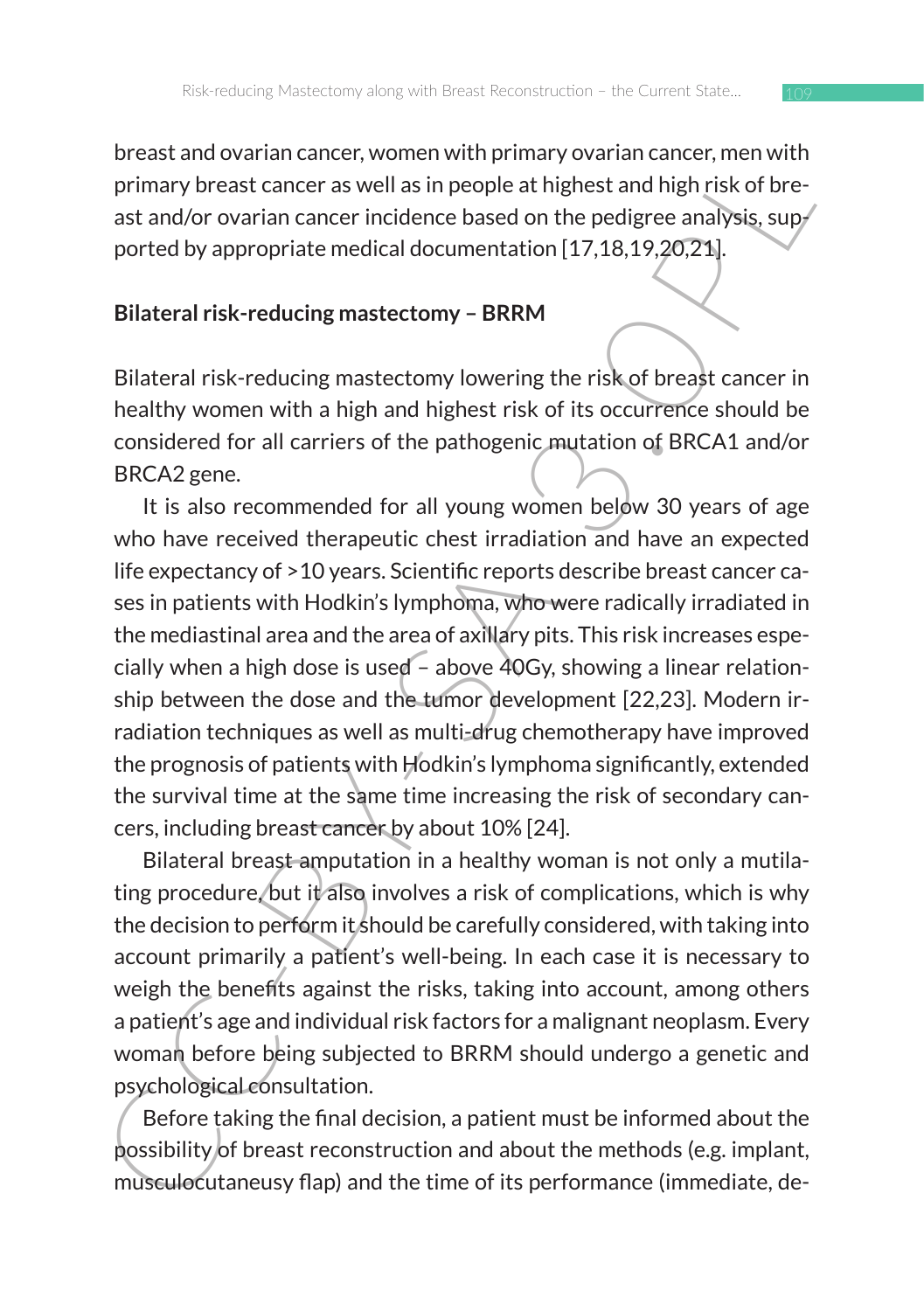ferred). Pros and cons of each type of amputation should be explained to a patient and she should have a free and independent choice of it.

A decision whether mastectomy and reconstruction are to be performed simultaneously (an immediate reconstruction), or as a two-stage procedure with prior placement of an expander, or as a multi-stage procedure with a deferred reconstruction and reconstruction of the papilla- -areola complex, is taken by a patient herself.

Regular preventive examinations constitute an alternative to RRM. A patient should be clearly informed about the benefits of oncological surveillance and its effectiveness compared to performing a risk-reducing mastectomy (RRM). A patient should be also informed about other methods of primary prevention of breast cancer, i.e. ovariectomy or the use of hormonal drugs [25,26].

ierreu, Pros and Cous or each type of a miputation should be expanded the set of Beneficial and construction and the decision whether mastectomy and reconstruction) are to be performed simultaneously (an inmediate reconstr Studies have shown that different ethnic groups of women perceive the risk of breast cancer incidence differently, which translates into the choice of different options for its reduction. In an ethnically and racially heterogeneous population of 1,700 healthy women aged 40 to 74 years who underwent mammography, Caucasian women were more open to discussion about breast cancer prevention than women of other races. Detection of primary breast lesions during mammography significantly increased their interest in the issue of reducing breast cancer risk, including the possibility of having RRM [27].

# **Contralateral risk-reducing mastectomy in women with primary breast cancer from the groups of a high and the highest risk of breast cancer incidence**

Patients with primary breast cancer diagnosed before the age of 50, who at the same time are also carriers of pathogenic mutations of the BRCA1/2, PALB2, TP53, PTEN, CDH1, STK11, NF1, CHECK2 genes have a 40% risk of developing second breast cancer.

Such patients should be offered a contralateral risk-reducing mastectomy to reduce the risk of second breast cancer (CRRM). Candidates for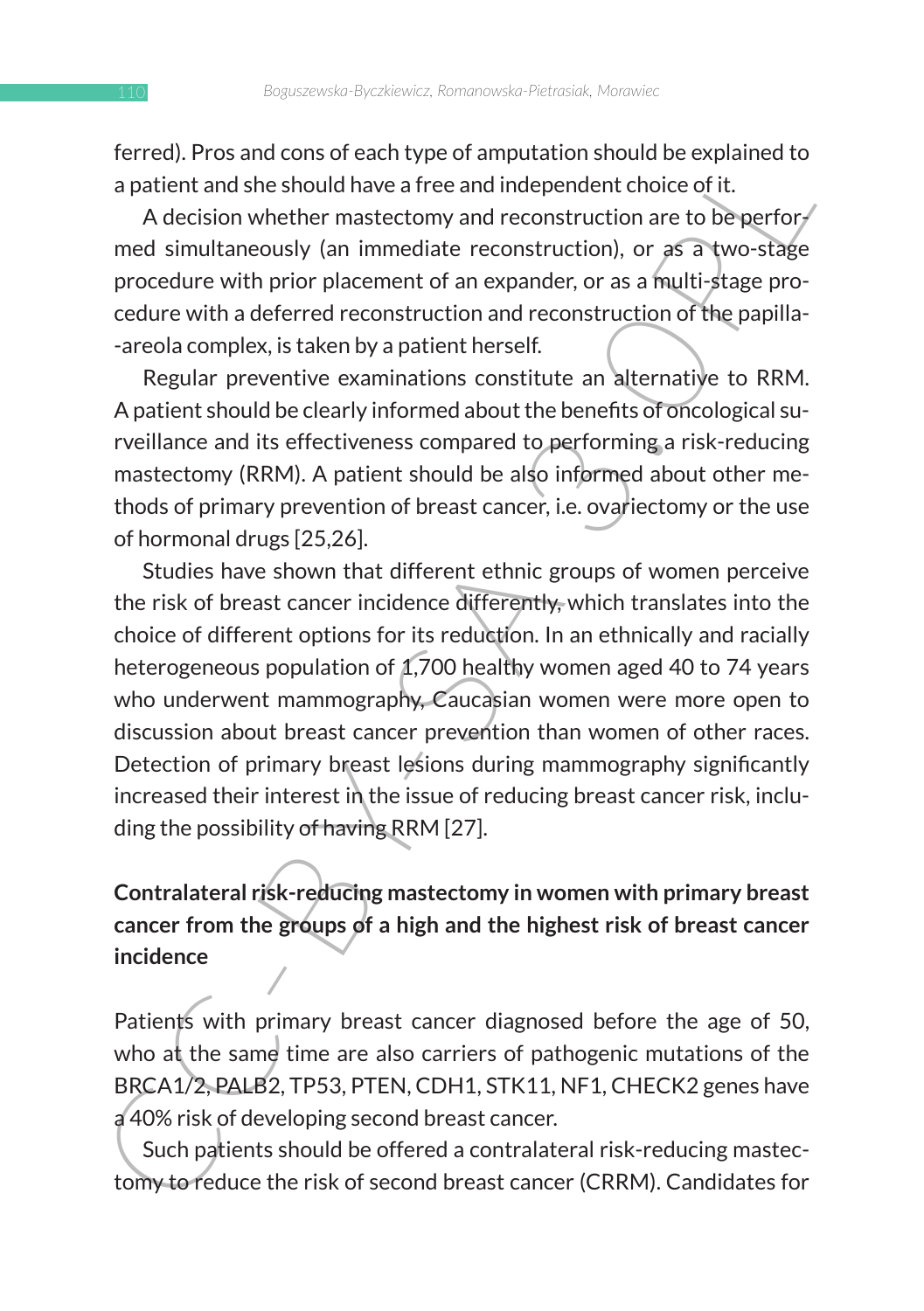this type of treatment may also be patients who are not carriers of pathogenic mutations, but who have a positive family history of -2 or more documented cases of breast and/or ovarian cancer [AGCA, Wright recommendations from 2017 and by ESMO and SEOM].

The Polish Society of Clinical Oncology extends indications for CRRM in patients with infiltrating breast cancer detected before the age of 40 or in situ lobular carcinoma (LCIS) if it has been diagnosed before the age of 40 and, in addition, the patient is a carrier of the BRCA1/2 gene pathogen aggravating family history: multiple cases of breast and/or ovarian cancer or breast cancer in a first degree relative below 40 years of age or male breast cancer regardless of age.

usiv pe ou treatment may also to planetts wind a renote that is performed to the genic mutations, but who have a positive family history of -2 or more documented cases of breast and/or ovarian cancer [AGCA, Wright eccommen It has been indicated that the risk of second breast cancer incidence within 10 years from the first diagnosis is estimated to be at the level of 32% in carriers of BRCA1 gene mutation and 24.5% in carriers of BRCA2 gene mutation [28]. The risk increase has been associated with the age of patients at the moment of the first diagnosis of breast cancer and amounted to 31% and 23.5% for the patients below and over 50 years of age, respectively. Similar observations have been reported by Menes et al., though they have not confirmed the association for carriers of BRCA2 gene mutation. The risk of second breast cancer incidence in a 10-year follow-up amounted to 21% for patients diagnosed with breast cancer before the age of 40 and 11% for patients with breast cancer diagnosed after 40 years of age.

A meta-analysis of Molina-Montes et al. has shown that in the case of carriers of mutations in the BRCA1 and/or BRCA2 genes the risk of second breast cancer incidence during 5 years of follow-up was 15% and 9%, respectively, and it increased with time, reaching 27% and 19% after 10 years. In patients without a detected BRCA1/2 genes mutation, the risk of second breast cancer incidence in a 5-year and a 10-year follow-up was significantly lower and amounted to 3% and 5%, respectively [29]. In a study of 506 women with unilateral breast cancer without a confirmed BRCA1/BRCA2 gene mutation, 112 of them (22.1%) selected a contralateral risk-reducing mastectomy. Women who chose CLRRM were youn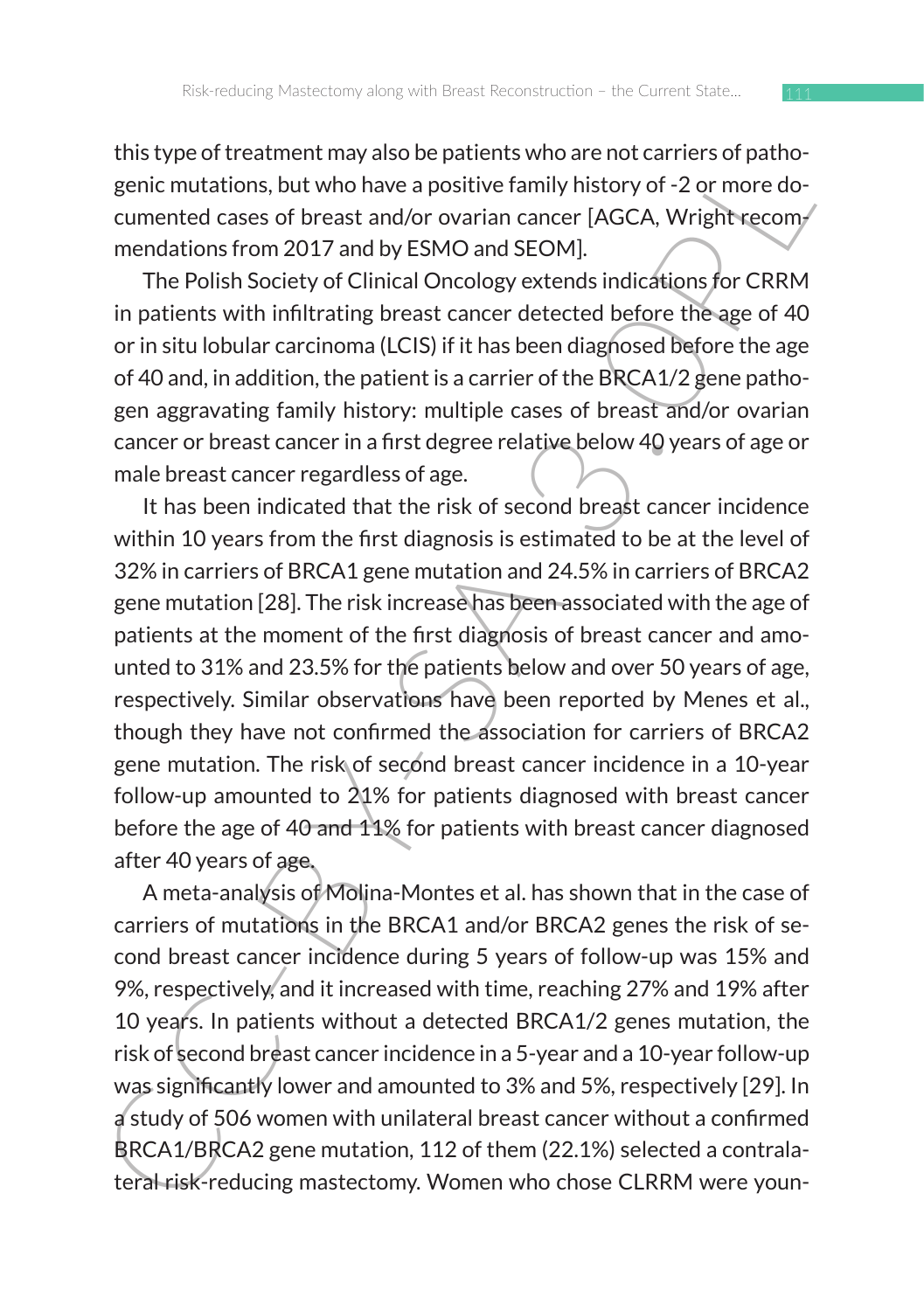ger; the second breast cancer had a non-invasive nature; they had less pre-operative satisfaction associated with the appearance of their breasts and a lower level of optimism [30].

#### **Types of risk-reducing mastectomy**

er, the sector<br>of the appearance in a non-invasive induction associated with the appearance of their bre-<br>pre-operative satisfaction associated with the appearance of their bre-<br>asts and a lower level of optimism [30].<br> **T** Research conducted by Hartmann LC, Schaid DJ, Woods JE has shown that preventive mastectomy provides a 90-94% risk reduction for patients at high risk of breast cancer incidence and 89.5% risk reduction for patients at medium risk of breast cancer incidence. The data correlate with the current recommendations of NCCN and Wright 2017. No differences have been indicated between clinical efficacy and the applied surgical method [31]. The cosmetic effect of a properly performed surgery is satisfactory, acceptable by a patient and does not disturb anatomical proportions. Also the influence on the level of self-esteem, quality of life and sexual activity of a woman is not without significance<sup>1</sup>.

Breast reconstruction is performed at the same time as mastectomy or as a deferred/ two-stage procedure, using an artificial implant or own tissues.

Patients qualifying for RRM/can be offered a choice of one of the described below surgery methods:

- 1. Simple mastectomy  $\sim$  consists in the removal of the mammary gland along with the areola-papilla complex and excess skin. The end result of it is a transverse scar at the site of the removed gland. This method does not allow simultaneous reconstruction, but it is possible to postpone breast reconstruction by the use of skin-muscular flaps or an expander and an implant. This technique is rarely chosen by a surgeon in the case of women qualified for preventive mastectomy, it is more often chosen by the patients themselves.
- 2. Nipple sparing mastectomy, NSM consists in the removal of the mammary gland with saving the skin above the gland and the areola-papilla complex and formation of the so-called "skin envelope" for the applied implant. This method is proposed to patients in the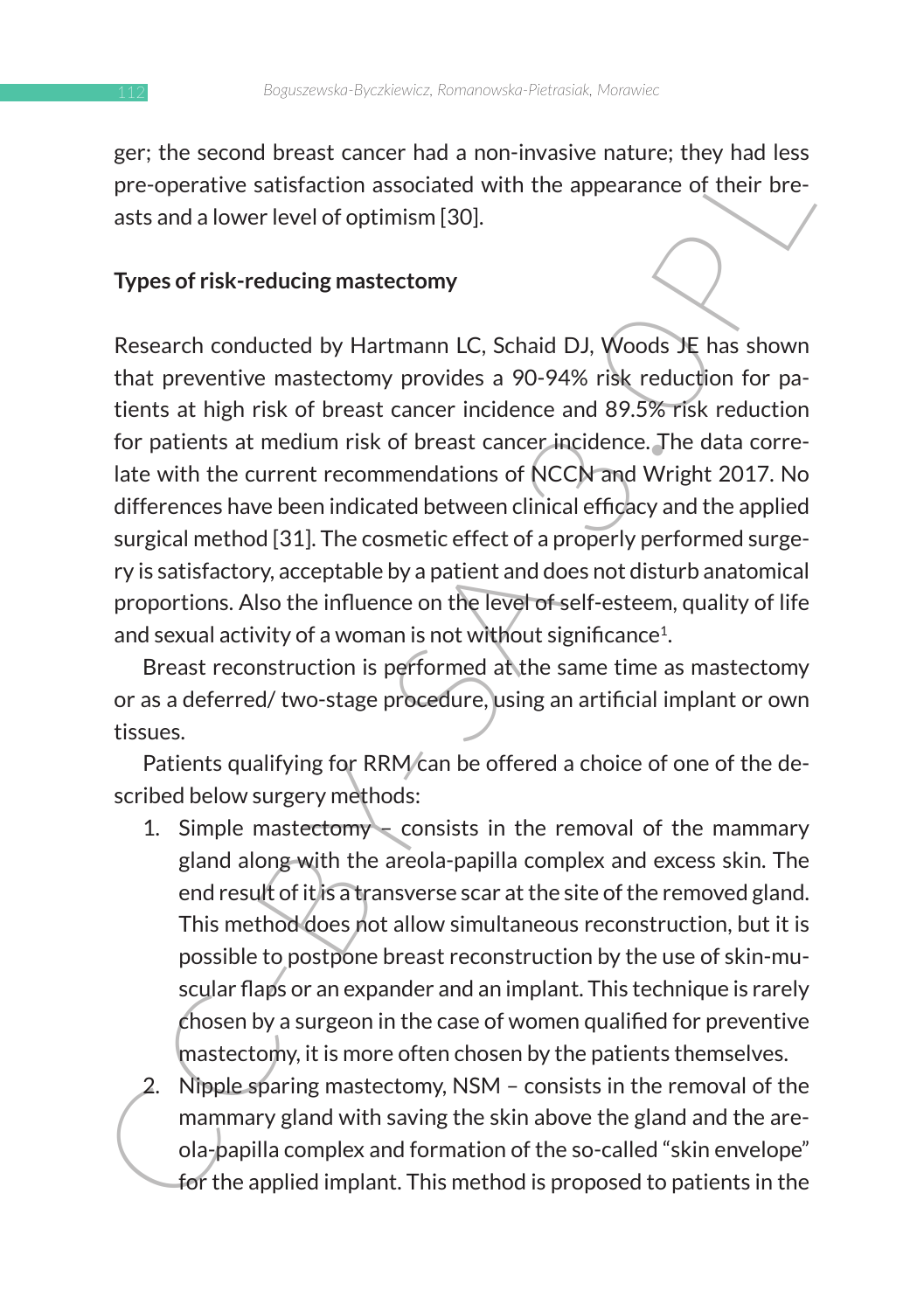Less to wind simulations breast reconsitiontion is in gain explained. In the case of preparition is the case of preventive mate<br>tectomy, the risk of Paget's cancer or cancer that occurs locally is minimizized.<br>Sately of th case of who simultaneous breast reconstruction using an expander, implant or autologous fat transplant is planned. In the case of preventive mastectomy, the risk of Paget's cancer or cancer that occurs locally is minimalized. Safety of this procedure has been assessed in a multicenter study conducted in 55 healthy women at high risk of breast cancer incidence and 27 patients with primary breast cancer who were qualified for preventive mastectomy of the other breast. It has been shown that breast cancer occurred in two cases – 61.8 and 24.4 months after the surgery, but none of them was located in the spared papilla-areola complex. Studies by other authors have shown that NSM, despite saving the terminal ductal lobular unit (TDLUs), does not increase the risk of cancer development in the saved nipple, even in the case of carriers of pathogenic BRCA1/2 gene mutations [31,32]. The most serious complication of this method is the risk of necrosis of the saved areola- -papilla complex, which affects about 10% of the operated women, while minimal necrosis (<1/3 of the wart) concerns about 60% of the cases. Other possible complications include: separation of sutures, various degrees of necrosis of the skin over the implant and abnormal wound healing. The risk of necrosis and deterioration of cosmetic effect increases with a decrease in the thickness of the left skin and glandular flap, while the risk of breast cancer after sparing mastectomy increases along with the volume of the spared glandular tissue. Possibility of performing endoscopic mastectomies that save the areola-papilla complex, the effect of which is a smaller scar, a better cosmetic effect and a lower incidence of complications should also be mentioned [33,34].

3. Skin sparing mastectomy, SSM – consists in the removal of glandular tissue along with a partial or complete removal of the papilla-areola complex. This procedure allows simultaneous reconstruction with low skin tension, leaving a small scar and restoring the natural shape of breast. At a later stage, patients are proposed a reconstruction of the nipple and micropigmentation of the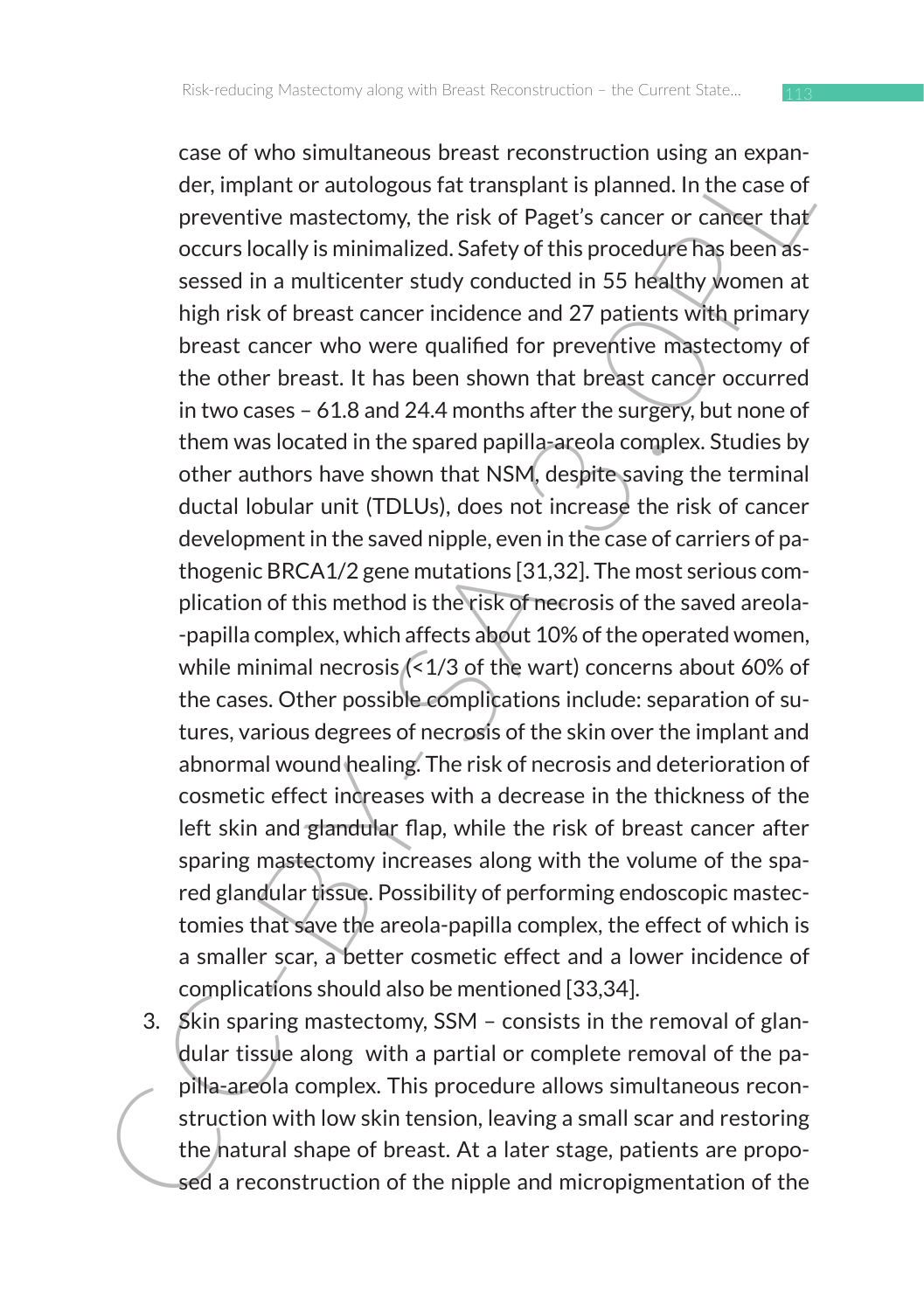nipple areola. In the study conducted over the years 2001-2005 by Garwood et al. in a group of 170 patients subjected to skin sparing mastectomy, the following complications occurred: papilla $/$ ry-areola necrosis 5-15%, surrounding tissues necrosis 13-30%, implant loss 10-31%, skin flap necrosis 11-16%, wound infection 9-17%. The risk of failure in a form of necrosis decreases with the use of an expander, but increases with reconstruction using a patient's own tissues and removal of >30% of the papilla-areola complex [33].

### **Methods of breast reconstruction after risk-reducing mastectomy**

The methods of breast reconstruction after risk-reducing mastectomy divided depending on type of material presented in Table 5.

Patients who do not decide to undergo breast reconstruction may use external prostheses classified as medical devices and issued upon the request of an oncologist.

Implementation of the procedure of risk-reducing mastectomy: the types of risk-reducing mastectomy and breast reconstruction carried out in accordance with the regulation of the Ministry of Health.

mpler aresia. in the study contuction over the years 2.001-2.00<br>
by Garwood et al. in a group of 170 patients subjected to skin spa-<br>
ring mastectomy, the following complications occurred; papilla/<br>
ry-areola necrosis 5-15 According to the ordinance of the Minister of Health of January 9, 2019 preventive mastectomy is a benefit reimbursed by the National Health Fund, including the procedure of unilateral or bilateral breast amputation and the procedure of unilateral or bilateral reconstruction, simultaneous or deferred. The Regulation unifies the conditions for benefit performance. The document standardizes qualification of patients for the surgery. It is recommended that the process of including patients into the treatment including risk-reducing mastectomy is carried out by a multidisciplinary team consisting of a psychologist, a physician specializing in clinical genetics and a physician specializing in the field of oncological surgery or plastic surgery. In the Regulation, it is recommended that the procedure should be performed in breast unit centers by physicians certified in the field of breast reconstruction.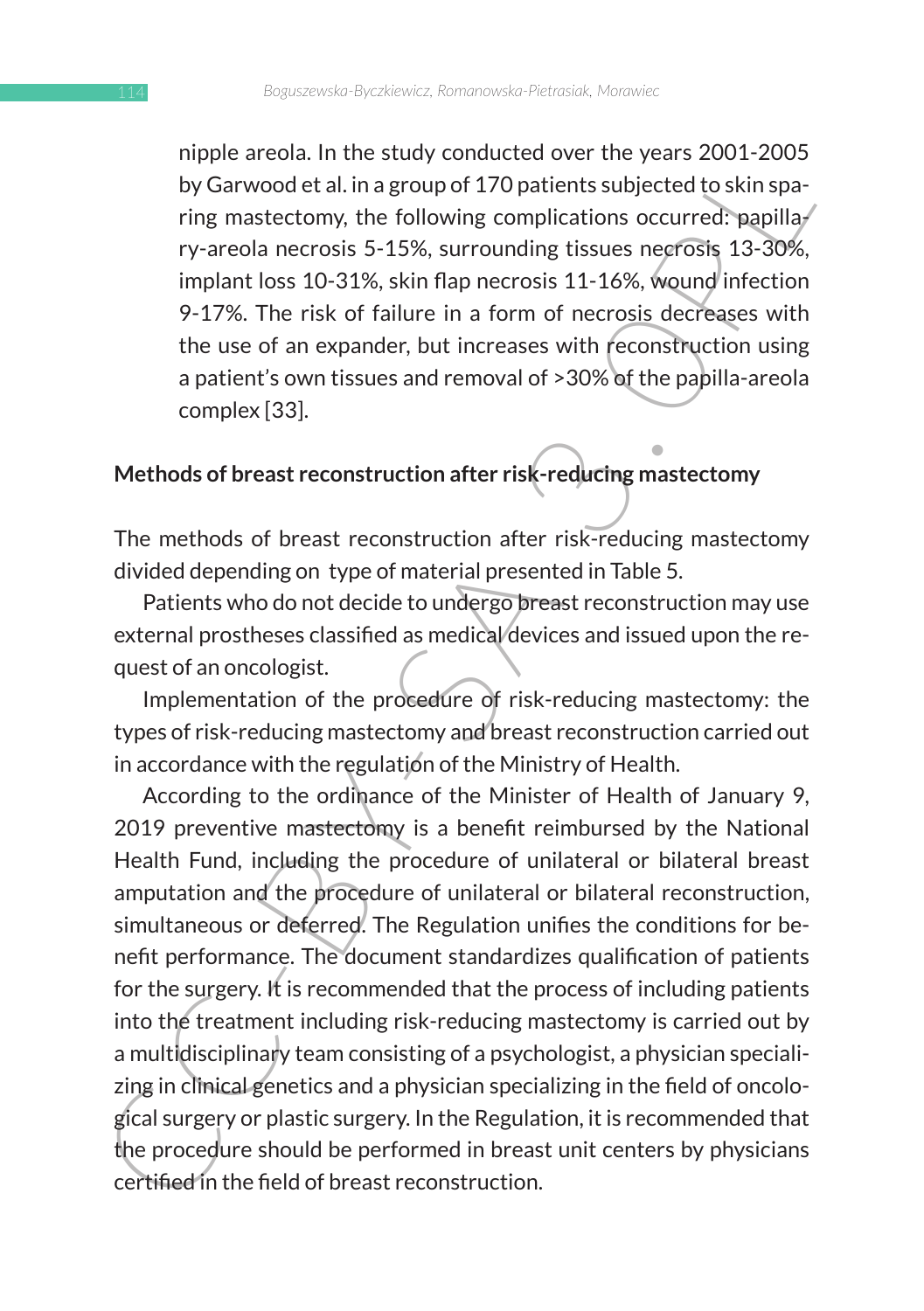| rable 5. Metrious of bi east reconstruction arter risk-requently mastectomy<br><b>Reconstruction using</b><br><b>Reconstruction using</b>                                            |                                                                                                                                                                                                                                                                                                                                                                   |                                                                                                                                                                                                                                                                                                                                                                                                                             |  |  |
|--------------------------------------------------------------------------------------------------------------------------------------------------------------------------------------|-------------------------------------------------------------------------------------------------------------------------------------------------------------------------------------------------------------------------------------------------------------------------------------------------------------------------------------------------------------------|-----------------------------------------------------------------------------------------------------------------------------------------------------------------------------------------------------------------------------------------------------------------------------------------------------------------------------------------------------------------------------------------------------------------------------|--|--|
| an implant                                                                                                                                                                           | autologous adipose tissue                                                                                                                                                                                                                                                                                                                                         | <b>Reconstruction using</b><br>musculocutneus flap                                                                                                                                                                                                                                                                                                                                                                          |  |  |
| One step<br>Two stages using an<br>expander                                                                                                                                          | Lipofiling/lipotransfer<br>Directly to the major pectoral<br>muscle, lateral fascia of the<br>chest and under the skin left<br>after removal of the mamma-<br>ry gland [33].                                                                                                                                                                                      | DIEP flap (deep interior epigas-<br>tric perforators)<br>LD flap (latissimus dorsi flap)<br>TRAM flap (transverse recus<br>abdominis musle flap)<br>I-GAP flap (inferior gluteal<br>artery perforator)<br>S-GAP flap (superior gluteal<br>artery perforator)<br>TUG flap (transverse upper<br>gracilis)<br>TDAP flap (toracodorsal artery<br>perforator flap)<br>LICAP flap (lateral intercostal<br>artery perforator flap) |  |  |
| Possible with SSM<br>and NSM or with a<br>simple mastectomy<br>expander.<br>An implant can be<br>inserted prepectorally<br>or subpuectorally.                                        | As an independent recon-<br>struction method, comple-<br>mentary to the reconstruc-<br>tion using an implant to<br>improve the cosmetic effect.<br>The regenerative properties<br>of adipose tissue enable for-<br>mation of the desired shape<br>of breast. They prevent skin<br>over the implant necrosis and<br>increase the success of the<br>procedure [34]. | After a simple mastectomy or<br>inability to use an implant or<br>after unsuccessful reconstruc-<br>tion by the use of an implant.<br>As an independent reconstruc-<br>tion method or complementary<br>to reconstruction using an<br>implant.                                                                                                                                                                               |  |  |
| Source: own elaboration based on data from:                                                                                                                                          |                                                                                                                                                                                                                                                                                                                                                                   |                                                                                                                                                                                                                                                                                                                                                                                                                             |  |  |
| Stark RY, Mirzabeigi MN, Vonderhaar RJ, Bucky LP. Utilizing large volume fat grafting in<br>breast reconstruction after nipple sparing mastectomies. Gland Surg 2018; 7(3): 337-346. |                                                                                                                                                                                                                                                                                                                                                                   |                                                                                                                                                                                                                                                                                                                                                                                                                             |  |  |
| Buro JS, Toyoda Y, Celie KB, Lin AJ, Morgan JP, Spector JA. Efficacy and Outcomes of Fat                                                                                             |                                                                                                                                                                                                                                                                                                                                                                   |                                                                                                                                                                                                                                                                                                                                                                                                                             |  |  |
| Grafting Beyond the Breast: A Meta Analysis. Plast Reconstr Surg Glob Open 2018;<br>6(9 Suppl): 22-22.                                                                               |                                                                                                                                                                                                                                                                                                                                                                   |                                                                                                                                                                                                                                                                                                                                                                                                                             |  |  |
| 2017.                                                                                                                                                                                |                                                                                                                                                                                                                                                                                                                                                                   | The paper contains a review of the current guidelines of the National<br>Comprehensive Cancer Network (NCCN), the Polish Society of Clinical<br>Oncology (PTOK), Europen Society of Medical Oncology (ESMO), Wright                                                                                                                                                                                                         |  |  |

Table 5. Methods of breast reconstruction after risk-reducing mastectomy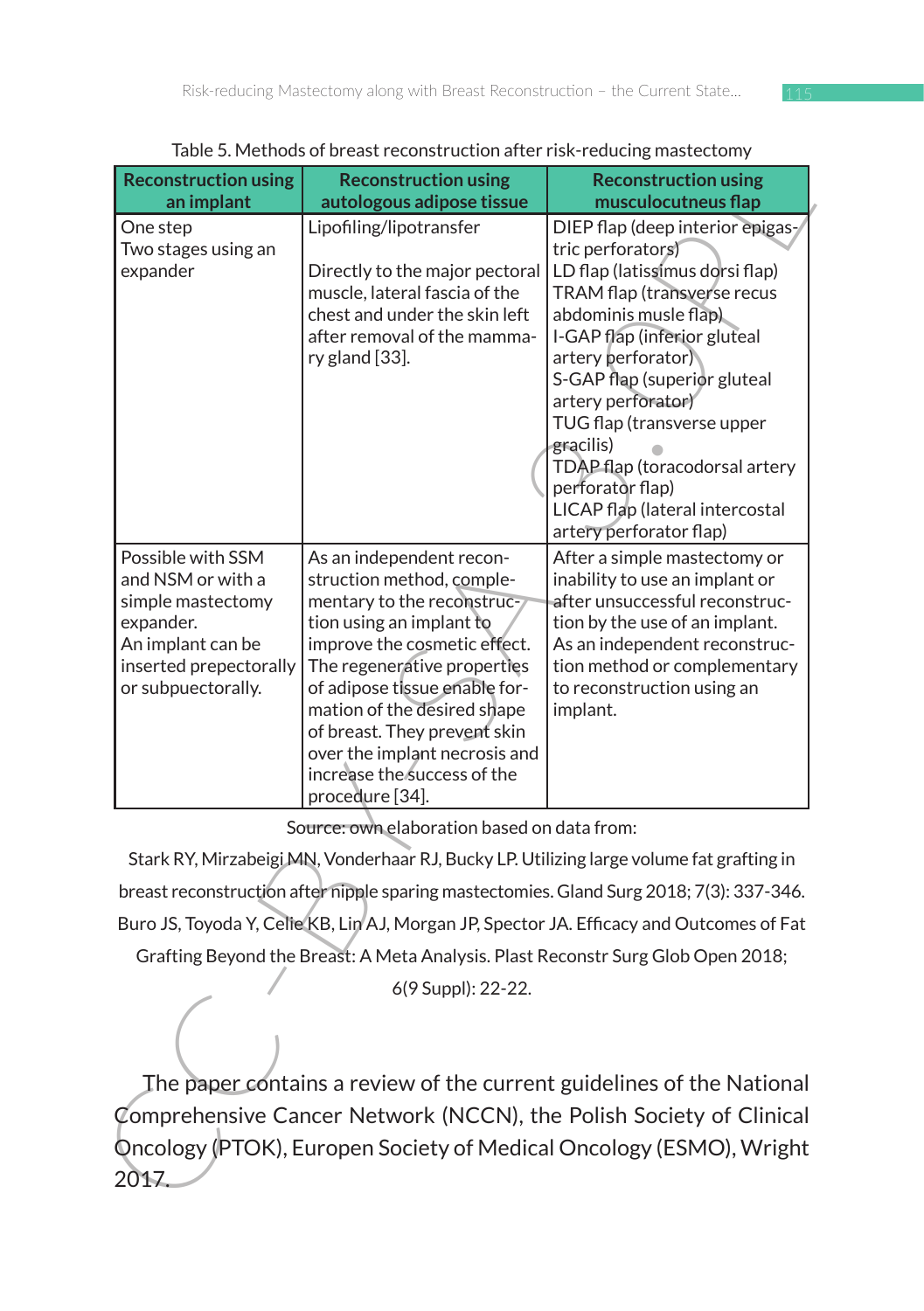# **References**

1. Goetz MP, Gradishar WJ, Anderson BO, Abraham J, Aft R, Allison KH et al. Genetic/Familial High-Risk Assessment: Breast and Ovarian. NCCN Guidelines Insights: Breast cancer, Version 3, 2018. Journal of the National Comprehensive Cancer Network 2019; 17(2): 118-126.

2. US Preventive Services Task Force, Owens DK, Davidson KW, Krist AH, Barry MJ, Cabana M et al. Risk Assessment, Genetic Counseling, and Genetic Testing for BRCA-Related Cancer: US Preventive Services Task Force Recommendation Statement. JAMA 2019; 322(7): 652-665.

References<br>
1. Goetz MP, Gradishar WJ, Anderson BO, Abraham J, Aft R, Allison KH<br>
etal. Centric/Familial High-Risk Assessment: Breast and Qoranian. NCCM<br>
Guidelines Insights: Breast cancer, Version 3. 2018. Journal of the 3. Richards S, Aziz N, Bale S, Bick D, Das S, Gastier-Foster J et al. Standards and guidelines for the interpretation of sequence variants: a joint consensus recommendation of the American College of Medical Genetics and Genomics and the Association for Molecular Pathology. Genet Med 2015; 17(5): 405-424.

4. Famorca-Tran J, Roux G. The Consequences of a BRCA Mutation in Women. J Adv Pract Oncol 2015; 6(3): 194-210.

5. Skytte AB, Crüger D, Gerster M, Lænkholm AV, Lang C. Brøndum-Nielsen K et al. Breast cancer after bilateral risk-reducing mastectomy. Clin Genet 2011; 79: 431-437.

6. Wojciechowska U, Didkowska J, Zatoński W. Malignant neoplasms in Poland in 2010. Warszawa; 2012.

7. Daly MB, Pilarski R, Axilbund JE, Berry M, Buys SS, Crawford B et al. Genetic/Familial High-Risk Assessment: Breast and Ovarian, Version 2, 2015. Journal of the National Comprehensive Cancer Network 2016 Feb; 14(2): 153-162.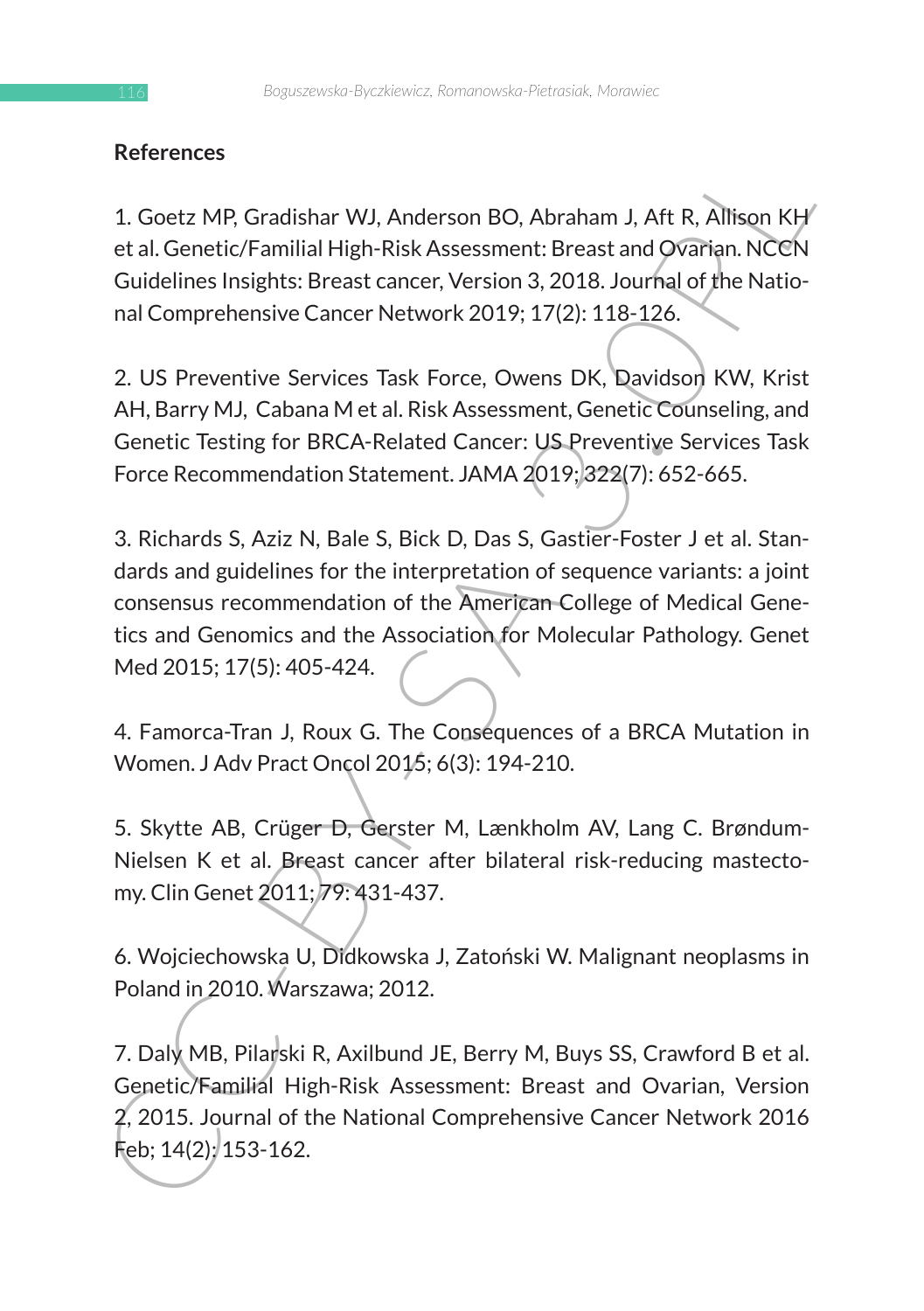8. Mavaddat N, Peock S, Frost D, Ellis S, Platte R, Fineberg E et al. Cancer risks for BRCA1 and BRCA2 mutation carriers: results from prospective analysis of EMBRACE. J Natl Cancer Inst 2013; 105(11): 812-822.

9. Apostolou P, Fostira F. Hereditary breast cancer: the era of new susceptibility genes. Biomed Res Int 2013: 747318.

o. Maxaduat N, Peots, S, rrost, O. Emis S, Prais R, Finelery, et al. Caller<br>
risks for BRCA1 and BRCA2 mutation carriers: results from prospective<br>
analysis of EMBRACE. J Natl Cancer Inst 2013; 105(11): 812-822.<br>
9. Aposto 10. Kuusisto KM, Bebel A, Vihinen M, Schleutker J, Sallinen SL. Screening for BRCA1, BRCA2, CHEK2, PALB2, BRIP1, RAD50, and CDH1 mutations in high-risk Finnish BRCA1/2-founder mutation-negative breast and/or ovarian cancer individuals. Breast Cancer Res 2011; 13(1): R20.

11. Bonadona V, Bonaïti B, Olschwang S, Grandjouan S, Huiart L, Longy M et al. Cancer risks associated with germline mutations in MLH1, MSH2, and MSH6 genes in Lynch syndrome. JAMA 2011; 305: 2304–10.

12. Gonzalez KD, Noltner KA, Buzin CH, Gu D, Wen-Fong CY, Nguyen VQ et al. Beyond Li Fraumeni Syndrome: clinical characteristics of families with p53 germline mutation. J Clin Oncol 2009; 27: 1250-1256.

13. Daly MB, Axilbund JE, Buys S, Crawford B, Farrell CD, Friedman S et al Genetic/familial high-risk assessment: breast and ovarian. J Natl Compr Canc Netw 2010; 8: 562-94.

14. Easton DF, Pharoah PD, Antoniou AC, Tischkowitz M, Tavtigian SV, Nathanson KL et al. Gene-panel sequencing and the prediction of breast- -cancer risk. N Engl J Med 2015; 372(23): 2243-57.

15. Hearle N, Schumacher V, Menko FH, Olschwang S. Boardman LA, Gille JJ et al. Frequency and spectrum of cancers in the Peutz-Jeghers syndrome. Clinical cancer research: an official journal of the American Association for Cancer Research 2006; 12: 3209-3215.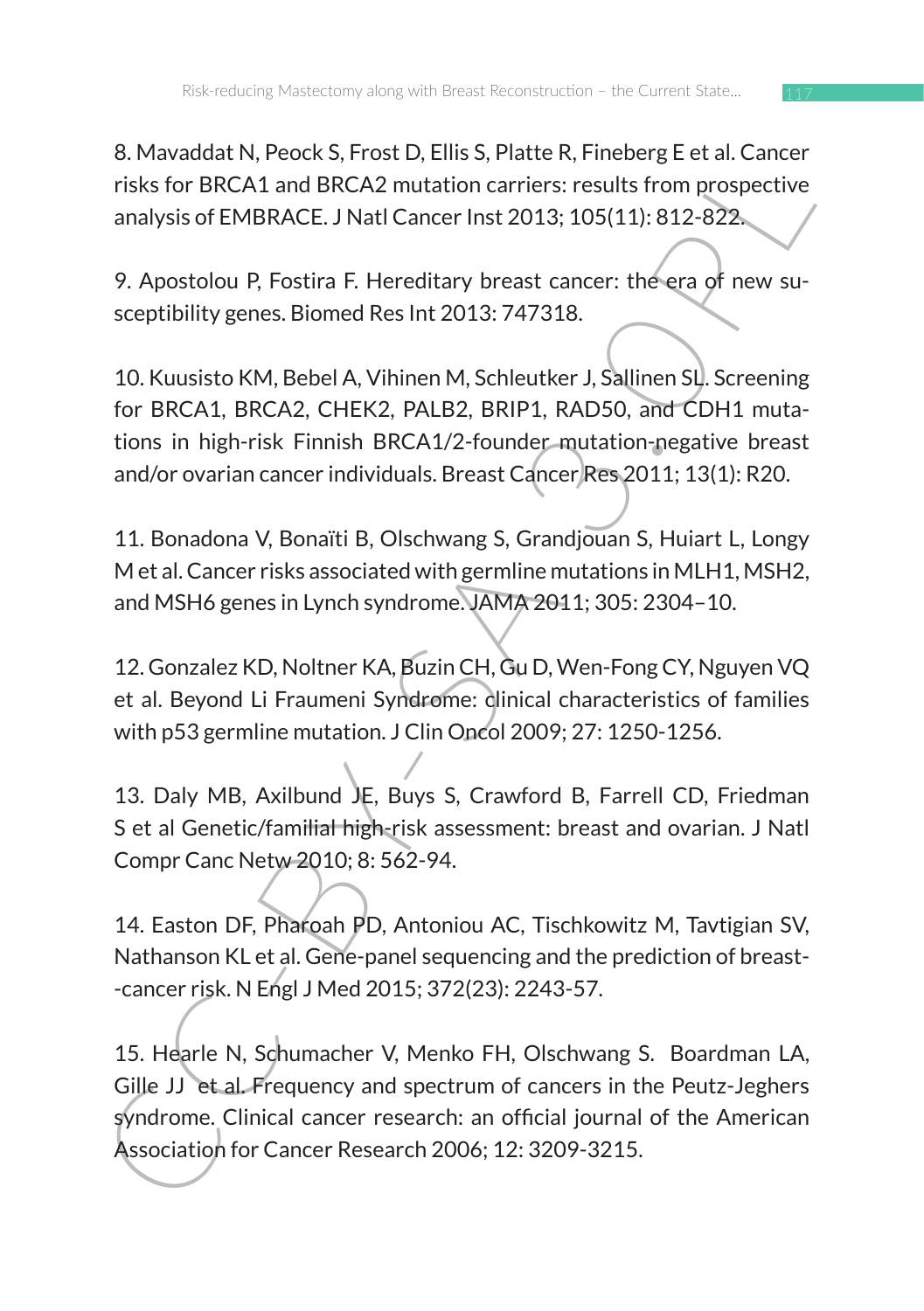16. Salemis NS, Nakos G, Sambaziotis D, Gourgiotis S. Breast cancer associated with type 1 neurofibromatosis. Breast Cancer 2010; 17: 306-309.

17. Brożek I, Limon J. Poradnictwo genetyczne w dziedzicznym raku piersi. In: Jassem J, Krzakowski M, eds. Breast cancer. A practical guide for physicians. Gdańsk: Via Medica; 2009. p. 20-31.

18. Evans DG, Moran A, Hartley R, Dawson J, Bulman B, Knox F et al. Long-term outcomes of breast cancer in women aged 30 years or younger, based on family history, pathology and BRCA1/BRCA2/TP53 status. Br J Cancer 2010; 102(7): 1091-1098.

19. Jassem J, Krzakowski M. Onkologia w Praktyce Klinicznej – edukacja 2018 [Oncology in Clinical Practice – education 2018]. Onkol Prakt Klin Edu 2018; 4(4): 209-256.

20. Warner E. Clinical practice. Breast-cancer screening. N Engl J Med 2011; 365: 1025-32.

10. Saierline Maykavois, Saimluzzlouis Us, suorigious S. Breast Cancer 2010; 17:306-309.<br>
Ciated with type 1 neurofibromatosis. Breast Cancer 2010; 17:306-309.<br>
17. Brożek I, Limon J. Poradnictwo genetyczne w dziedzicznym 21. Antoniou AC, Hardy R, Walker L, Evans DG, Shenton A, Eeles R et al. Predicting the likelihood of carrying a BRCA1 or BRCA2 mutation: validation of BOADICEA, BRCAPRO, IBIS, Myriad and the Manchester scoring system using data from UK genetics clinics. J Med Genet 2008; 45: 425-431.

22. Bhatia S, Robison LL, Oberlin O, Greenberg M, Bunin G, Fossati-Bellani F et al. Breast cancer and other second neoplasms after childhood Hodgkin's disease. N Engl J Med 1996; 334: 745-751.

23. Tinger A, Wasserman TH, Klein EE, Miller EA, Roberts T, Piephoff JV et al. The incidence of breast cancer following mantle field radiation therapy as a function of dose and technique. Int J Radiat Oncol Biol Phys 1997; 37(4): 865-870.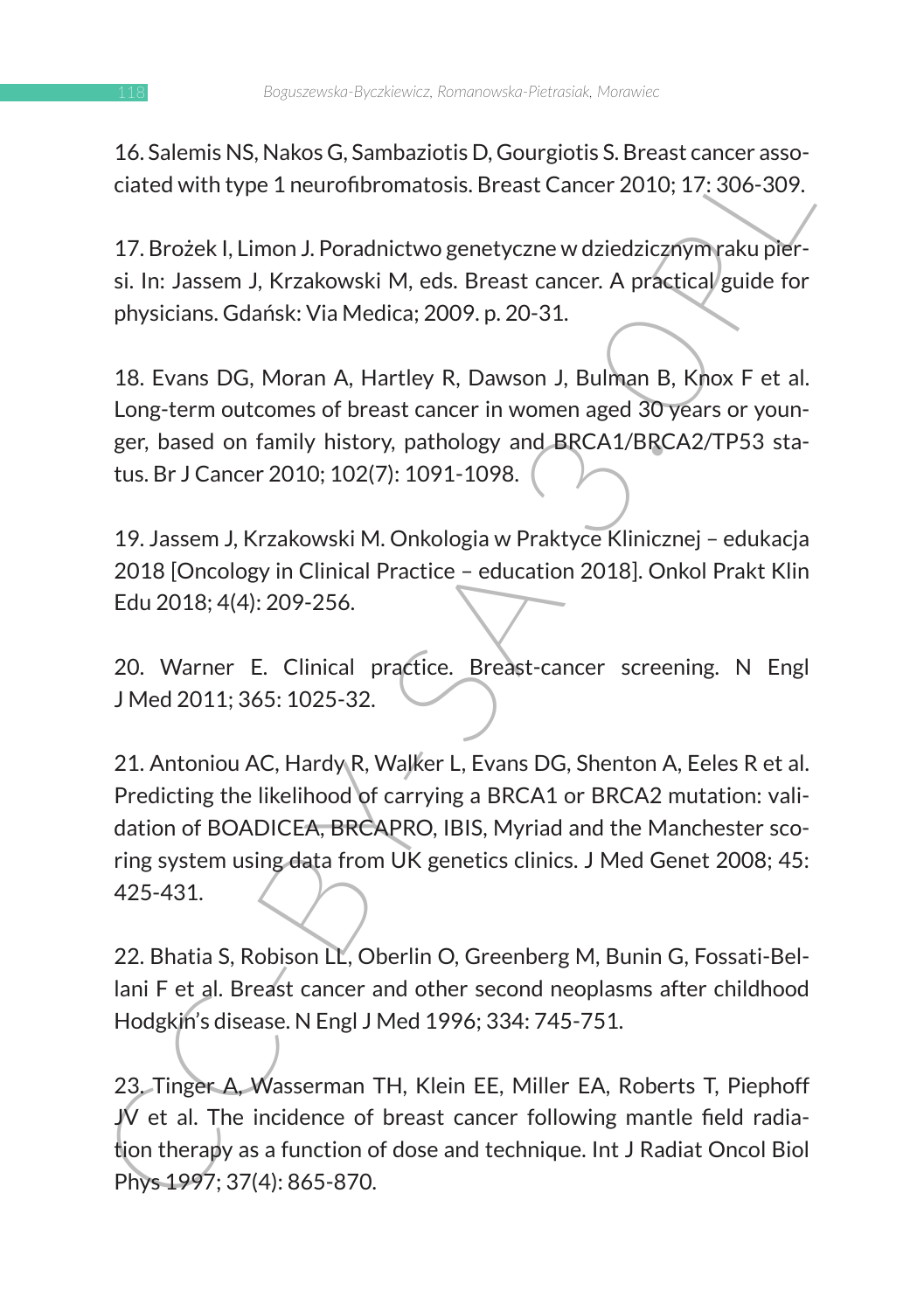24. De Bruin ML, Sparidans J, van't Veer MB, Noordijk EM, Louwman MW, Zijlstra JM et al. Breast cancer risk in female survivors of Hodgkin's lymphoma: Lower risk after smaller radiation volumes. J Clin Oncol 2009; 27: 4239-4246.

25. Brożek I, Limon J. Poradnictwo genetyczne w dziedzicznym raku piersi. In: Jassem J, Krzakowski M. Rak piersi. Praktyczny przewodnik dla lekarzy [Genetic counseling in hereditary breast cancer. In: Jassem J, Krzakowski M, eds. Breast cancer. A practical guide for physicians]. Gdańsk: Via Medica; 2009. p. 20-31.

26. Evans DG, Moran A, Hartley R, Dawson J, Bulman B, Knox F et al. Long-term outcomes of breast cancer in women aged 30 years or younger, based on family history, pathology and BRCA1/BRCA2/TP53 status. Br J Cancer 2010; 102(7): 1091-1098.

27. Kaplan CP, Haas JS, Perez-Stable EJ, Gregorich SE, Somkin C, Des Jarlais G, Kerlikowske K et al. Breast cancer risk reduction options: awareness, discussion, and use among women from four ethnic groups. Cancer Epidemiol Biomark Prev 2006; 15(1): 162-166.

2.4. De Brunt viut., Spantians 3, vanit veer wie, woonly eixt, concouse the MCN, Dijlstra JM et al. Breast cancer risk in female survivors of Hodg-<br>kin's lymphoma: Lower risk after smaller radiation volumes. TGlin Ony<br>col 28. Metcalfe K, Eisen A, Senter L, Armel S, Bordeleau L, Meschino WS et al. Hereditary Breast Cancer Clinical Study Group. International trends in the uptake of cancer risk reduction strategies in women with a BRCA1 or BRCA2 mutation. Br J Cancer 2019; 121(1): 15-21. doi: 10.1038/s41416-019-0446-1.

29. Molina-Montes E, Pérez-Nevot B, Pollán M, Sánchez-Cantalejo E, Espín J, Sánchez MJ. Cumulative risk of second primary contralateral breast cancer in BRCA1/BRCA2 mutation carriers with a first breast cancer: a systematic review and meta-analysis. Breast 2014; 23: 721-42. doi: 10.1016/j.breast.2014.10.005.